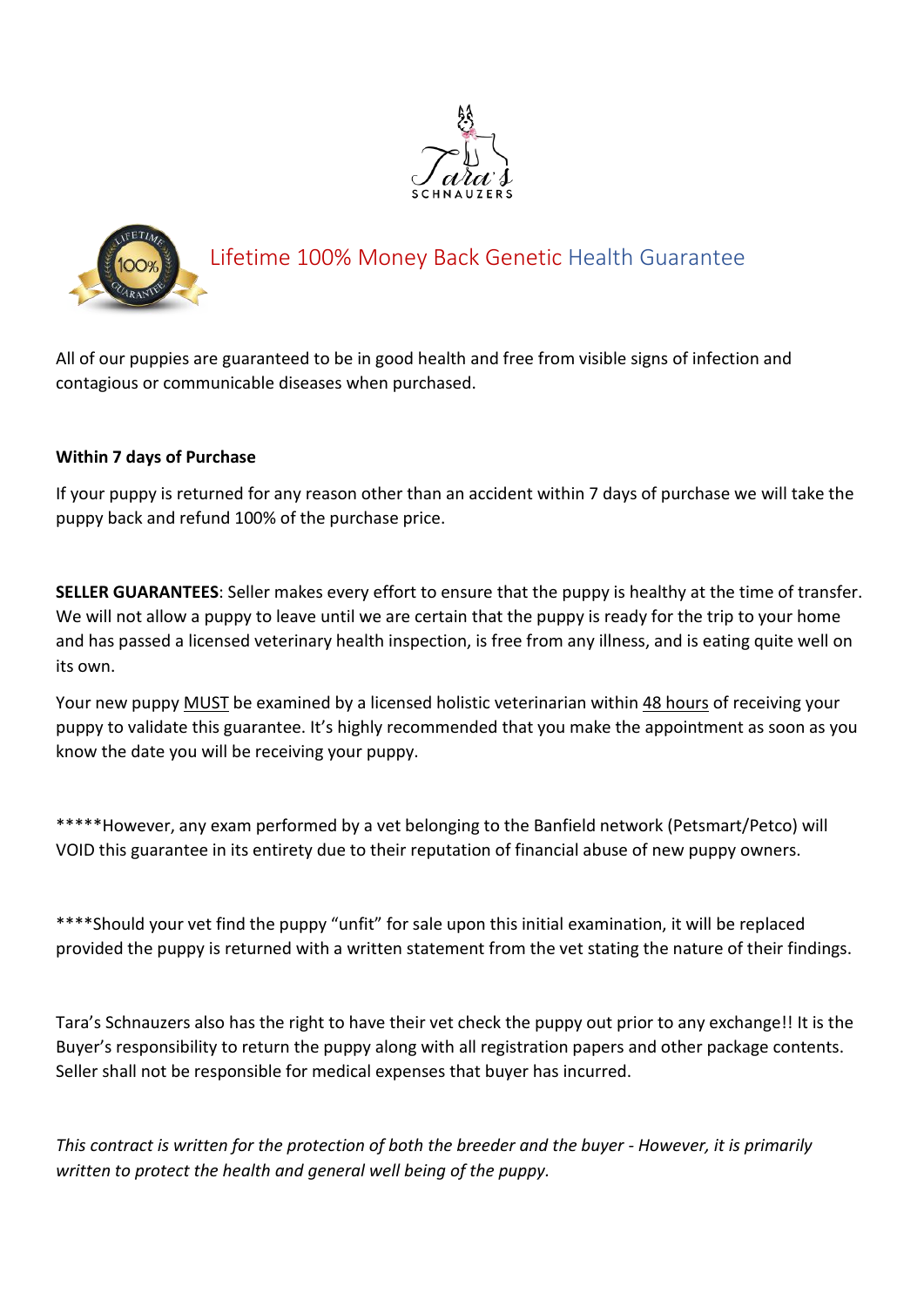## **Lifetime 100% Money Back Genetic Health Guarantee**

If your puppy is diagnosed by a suitably qualified veterinarian as having a *life threatening or seriously disabling defect of certain congenital/genetic origin* any time in its life we will refund 100% of the purchase price or pay for treatment, up to the purchase price, at a Veterinary clinic approved by us. We reserve the right to require a second opinion from a veterinarian of our choice at our expense. If the puppy is euthanized, or in any way disposed of, without a second opinion from the seller's veterinarian, the buyer waives all rights to a refund.

\*Note: This warranty is void in the event of an undetermined or inconclusive diagnosis. Diseases of likely environmental origin (likely to be caused by suboptimal diet, chemicals (vaccines), or trauma, or poisoning from plants, etc.) are not covered.

If your puppy dies and you request a refund, you must have a necropsy performed by a suitably qualified veterinarian at your expense to determine the cause of death. Your puppy will be refunded if the death was caused by a genetic problem or an illness which your puppy had at the time of purchase. For this reason, *it is required to have your puppy checked by yourown holistic veterinarian within 48 hours of purchase or this guarantee is void.*

Your new puppy has been given vaccines that were delivered to us in cold pack and were immediately transferred to our refrigerated storage until the vaccine was used and the coordinating label placed in your puppy's vaccination booklet following the manufacturer's instructions. All vaccines are NOT created equal; therefore, you or your vet may notice a different schedule has been followed according to the specific vaccination administered. Because **over vaccination can cause serious health consequences**, any vaccination given before your puppy is actually due for its next vaccine will **VOID** this guarantee in its entirety. All of our puppies have completed their regimen of immunization to their age appropriate vaccination schedule at time of delivery. It is the Buyer's responsibility to set up an ongoing appropriate vaccination schedule with your vet.We assume no responsibility for any illness to other household pets resulting in being exposed to your new puppy.

Seller cannot guarantee the puppy against illness or opportunistic parasite brought on by the stress of moving (from our house to yours), shipping, or motion sickness resulting from being transported. This stress can ignite illnesses and opportunistic parasites such as hypoglycemia (sugar drop) or coccidia (dormant in most live animals), giardia, kennel cough, etc. Seller also does not guarantee the puppy to be "worm-free" as this is an on-going process that, once the dog is out of our control, is responsibility of Buyer. These are easily and economically treated and should they occur SELLER SHALL NOT BE RESPONSIBLE FOR MEDICAL EXPENSES OR OTHER COSTS THAT BUYER HAS INCURRED.

This guarantee does NOT cover any costs associated with spaying or neutering, nor does it cover injury or death from any routine surgical procedure. Further, this guarantee does not cover any of the following conditions or minor flaws: coccidiosis, giardia, hypoglycemia, kennel cough, pneumonia, ear mites, ear infections, skin mites, mange (sarcoptic demodectic or cheyletiella), cherry eye or any other non life threatening eye, skin, or tissue issues, allergies, over or under bites, herniations, a non life-threatening open fontanel, non life-threatening bone or joint disorders such as but not limited to luxating patellas and heart murmurs that are not life threatening. Seller cannot guarantee size, color, coat quality or shedding/non-shedding coats, temperament or fertility (including presence of testicles) of any puppy.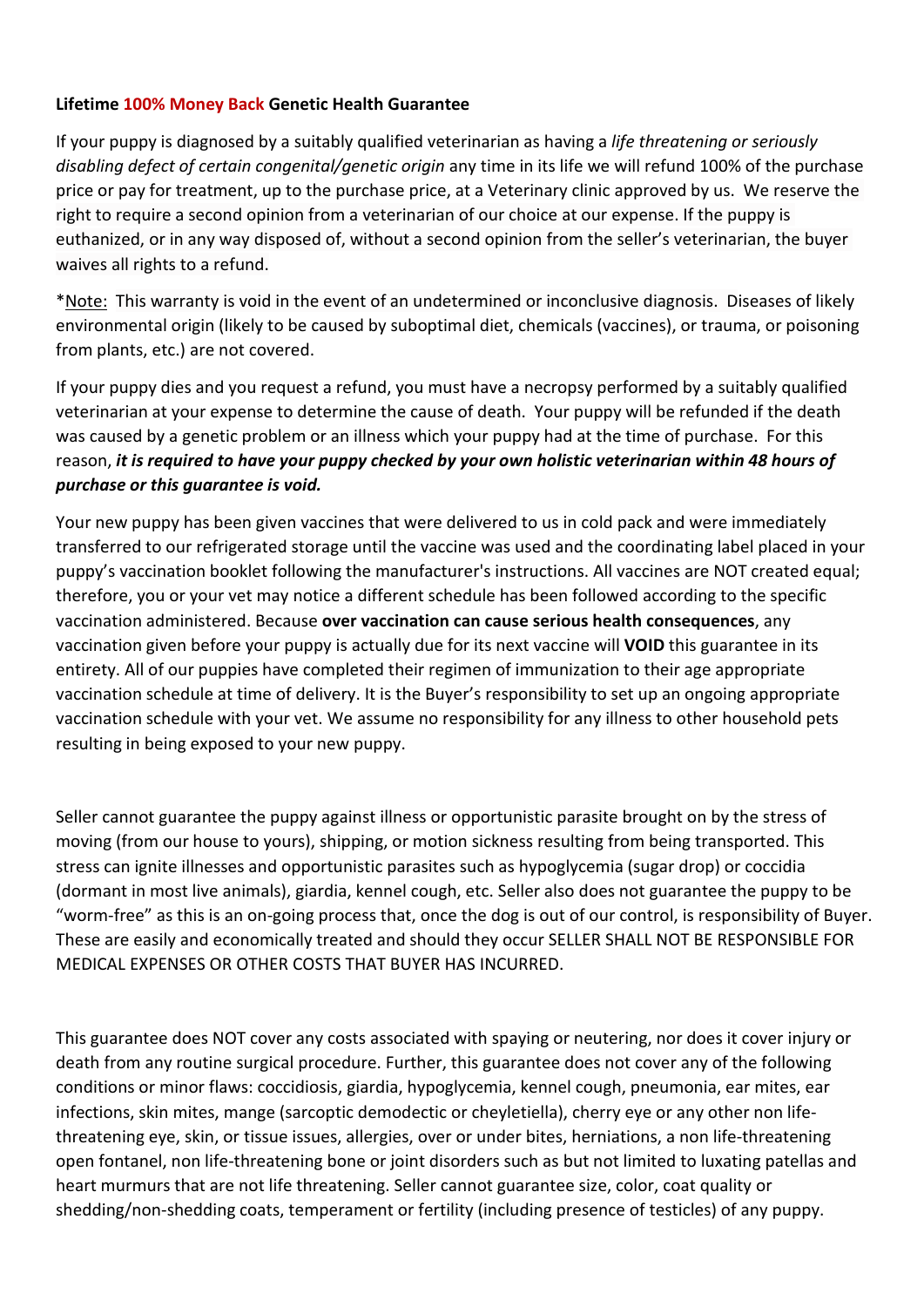Seller cannot guarantee size or conformation and does not imply or intend to imply any potential and/or prospect of show quality of any puppy.In addition, Seller cannot guarantee that dewclaws will not re-grow and will not be responsible for any vet charges the Buyer may incur in removing dewclaws or tail docking.

\*\*\*Please do not expose your puppy to other dogs that are not vaccinated until he/she has completed the entire vaccination schedule - around 16-20 weeks old. Tara's Schnauzers is not responsible for any contractable diseases or infections if seller does not adhere to this recommendation from the Breeder.

\*\*\*This guarantee does not include minor illnesses and health issues such as colds, allergies, internal or external parasites or umbilical hernias. However, the breeder will disclose any known illnesses or health issues prior to the sale.

ABUSE/NEGLECT: In the event that the dog is mistreated, neglected, abused in any way, kept outside in extreme heat or extreme cold conditions, kept on wire flooring, Seller has the right to rescue the dog immediately, with no notice or compensation to Buyer. Buyer shall voluntarily surrender any kennel club registration papers (if applicable), microchip records, and health records.

I do not cover surgery related to umbilical hernias, if your puppy should have one or any problems associated with one. Your puppy has been offered at a discount if there is one present as we disclose any faults at time of sale. I do not guarantee size as puppies can inherit genes from either parent. The buyer must agree to provide holistic veterinary care. Failure to comply with and provide documentation of the above requirements voids this warranty. Hypoglycemic shock and death is covered within 72 hours after leaving my premises. If your puppy were to die as a result of hypoglycemic issues within 72 hours, I will refund the purchase price of the puppy. Vet bills treating this condition are not covered*. At this time of transfer, you assume all continued health care of puppy and accept the responsibilities of pet ownership and accept the puppy asis on date of sale.*

The dog must NOT breed before the age of two (2) years otherwise this contract is NULL and VOID as to any guarantee.

I have included in your puppy packet a complete health record and a Vet. Certificate of Health for your DVM to review. I give no refund if your puppy eats any hazardous plant, food, object, medicine, or poisons or gets hit by any vehicle or runs away.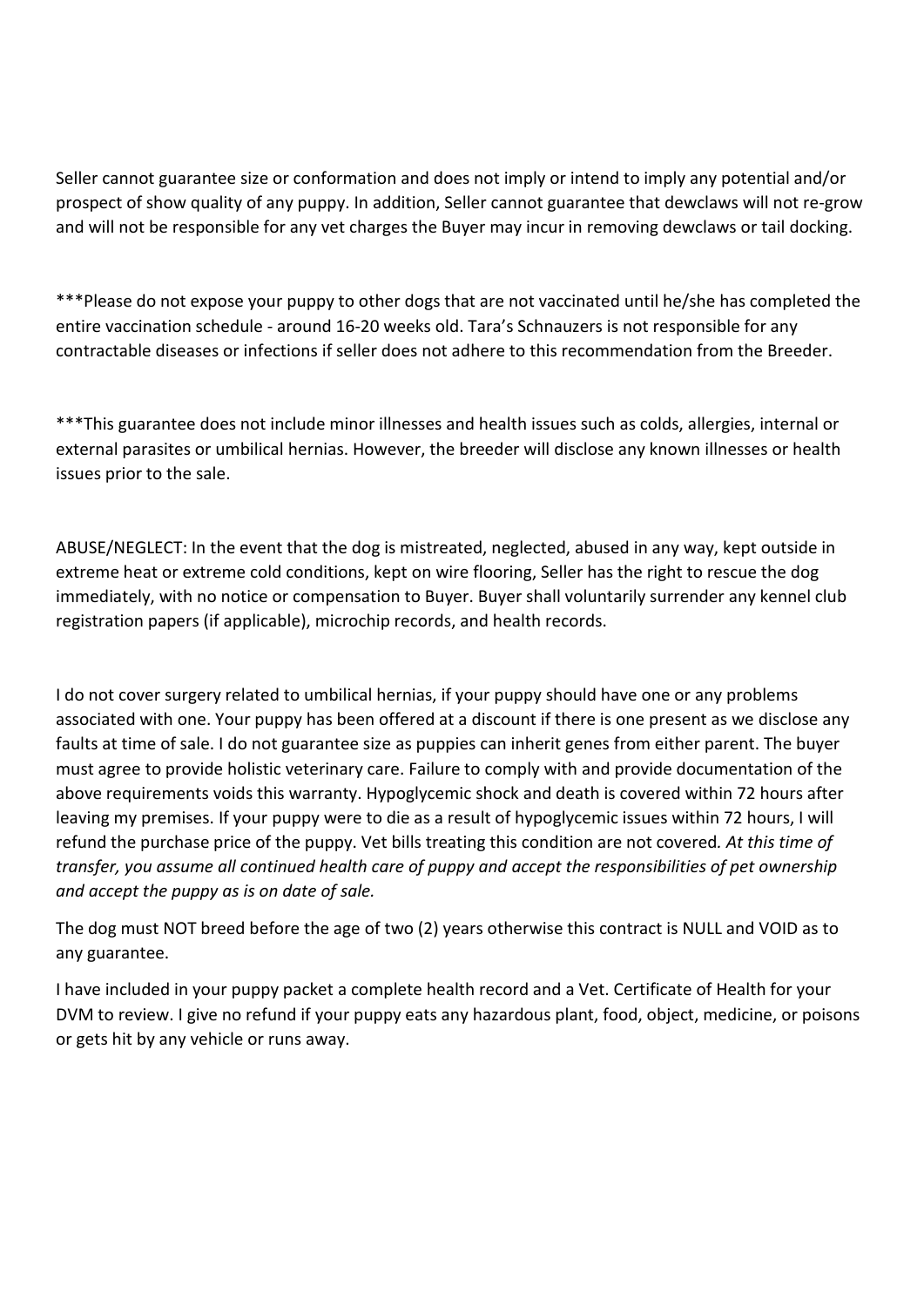HEALTH & NUTRITION: Buyer agrees to keep the dog in good physical condition and to provide proper shelter, exercise, fresh water, dog food, treats, pet care products and nutritional supplements as described in this paragraph. Because 60% of all degenerative disease is related to poor nutrition, we highly recommend that the puppy remain solely on a minimum of 60% raw meat diet without lapse for the puppy's life in order to qualify for the health guarantee against inheritable disease. And only use a Holistic Veterinarian.

This health guarantee is null and void if any of the following is done to said puppy:

- De-sexing before 12 months of age, studies show if done before this, your chances of cancer greatly increase!
- More than one vaccine at a time is given. Absolutely no 7 way, 5 way, 3 way, etc. Is to be given. Only ONE vaccine for ONE thing at a time is to be given.
- Once puppy has received it's first round of vaccines, you must use titers before re-vaccinating, vaccinosis - vaccine damage - is very real and very damaging, ask to read insert to vaccine before having it administered to your pet!
- If you use any products with the following ingredients: Isoxazoline which is also sold under: Fluralaner, Afoxolaner or Sarolaner - these are very debilitating and there are many holistic solutions to use in place of these.

Tara's Schnauzers has taken every care to give you a quality, healthy pet - you must continue in the

same vein and understand and educate yourself on the toxins you are giving your dog.<br>Puppies are sold to pet homes only - no registration papers will be given however, your pup will come with a certified generational generated pedigree to show your pup's background.

All legal disputes are to be settled in county & state of breeders residency.

## **Lifetime Re-homing Guarantee**

Your puppy also has a lifetime re-homing guarantee with us at Tara's Schnauzers, so should you have an inability to care for him or her in the future, you can contact us at any stage of your puppy's life. Under no circumstances must your puppy ever be given up to a shelter.